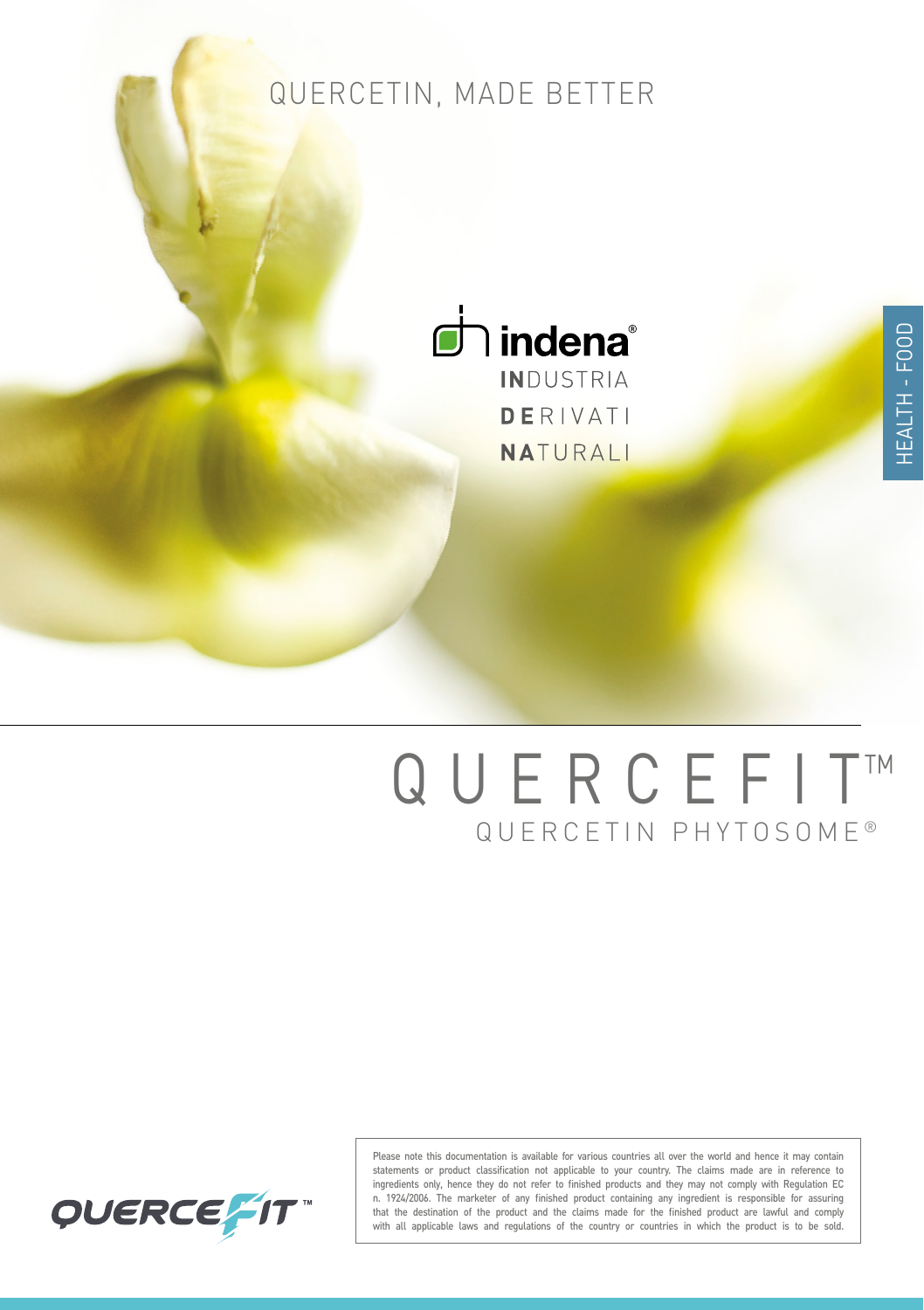## **WHAT\_IS\_QUERCEFIT**™ **?**

**QUERCEFIT™** is the patent pending<sup>1</sup> food grade delivery system of **quercetin** from *Sophora* japonica L., formulated with Phytosome® proprietary technology to optimize the biological absorption of the flavonoids, supporting the overall wellbeing in many conditions. Compared to the unformulated quercetin, bioabsorption and solubility are greatly optimized so it can be used at lower dosages retaining its efficacy. 2

### BETTER **PERFORMANCE**, FASTER **RECOVERY**

In a **controlled human study<sup>3</sup> on healthy triathlon athletes, QUERCEFIT™** demonstrated to support optimal physical performance and prompt recovery:

- statistically significant results in each single triathlon test (swimming, biking, running);
- higher triathlon time reduction (-11.3%) compared to control (-3.9%) after just 14 days of oral supplementation;
- **reduced discomfort** related to sport activity;
- lower oxidative stress (PFR) 1 hr after the final run (Higher levels of PFR found in control have been associated to a delayed recovery time from fatigue);
- healthy blood levels maintenance, with a reduced UBR (Unconjugated Bilirubin) and LDH (Lactate Dehydrogenase), after prolonged sport activity.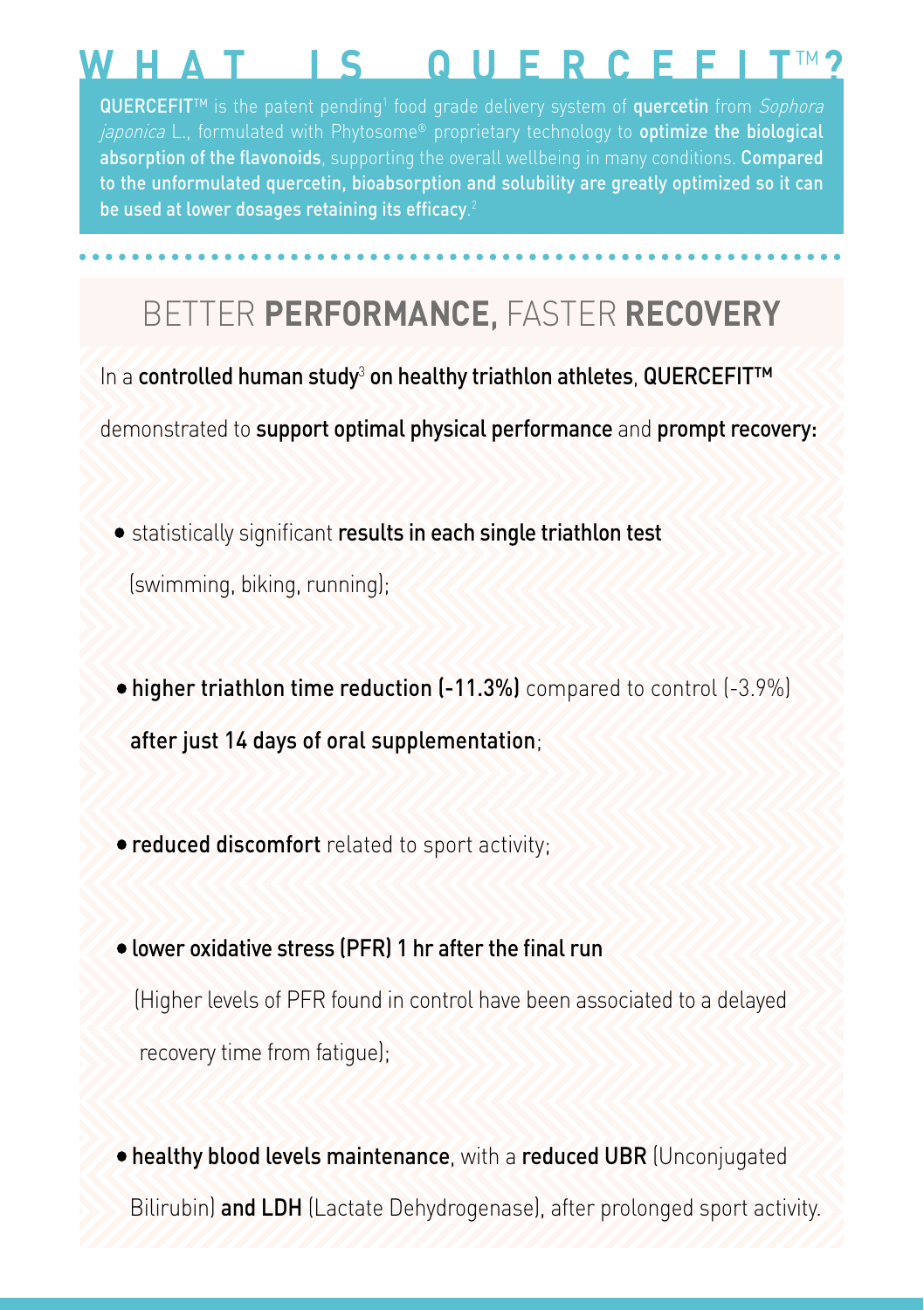### **SPECIFICATIONS**

- 34-42% quercetin by HPLC suggested dose: 250 mg once or twice a day
- yellow powder for use in nutritional supplements
- compliant with main worldwide markets food regulations (BELFRIT, US, EU)
- high tolerability in individuals assuming antiplatelet agents, anticoagulants or living with diabetes. 4

### THE **NATURAL** REMEDY IN THE **ALLERGY ERA**

In a first controlled human study on discomforts during allergy season, after 30 days of supplementation with QUERCEFIT<sup>™</sup> plus the standard management (SM) versus the SM alone, it has been demonstrated:<sup>5</sup>

- up to 50% reduction of day intermittent discomforts frequency
- up to 70% reduction of night intermittent discomforts frequency
- maintenance of breath function (Peak Expiratory Flow) at physiological levels in mild-persistent discomforts

In a second controlled human study focussing on local skin discomforts, QUERCEFIT<sup>™</sup> was administrated for just 3 days, then followed by a local histamine skin stimulus.

Compared to the control, only the healthy volounteers administered with the extract showed statistically significant:<sup>6</sup>

- dose-dependent control of all main local conditions;
- skin conditions amelioration and capillary filtration reduction

References

- 2 Riva A. et al Eur J Drug Metab Pharmacokinet. 2018 Oct 16. doi: 10.1007/s13318-018-0517-3.
- 3 Riva A. et al. Minerva Medica 2018 august;109(4):285-9.
- 4 Riva A. et al. Minerva Cardioangiol. 2018 Sep 13. doi: 10.23736/S0026-4725.18.04795-3.
- 5 Cesarone, M. R., et al. Minerva medica (2019).

<sup>&</sup>lt;sup>1</sup> International patent application number PCT EP2018/054533 filed on 23/02/2018.

<sup>6</sup> Manuscrit submitted.